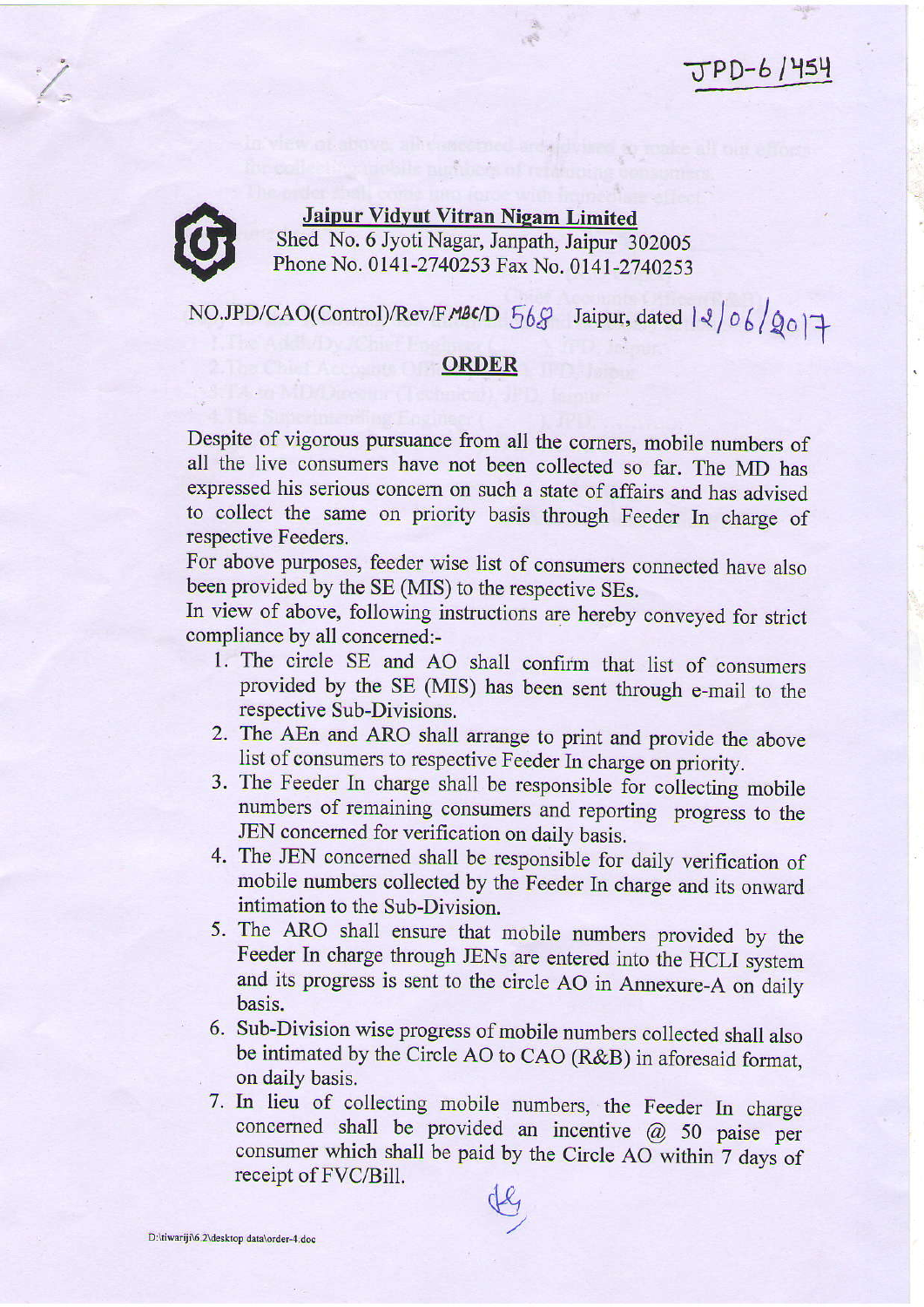In view of above, all concemed are advised to make all out efforts for collecting mobile numbers of remaining consumers. The order shall come into force with immediate effect.

 $Amnexwce - a^a$ 

(K.C.Gupta)

Chief Accounts Officer(R&B)

Copy to the following for information and necessary action:<br>- 1. The Addl./Dy./Chief Engineer (), JPD, Jaipur. 1. The Addl./Dy./Chief Engineer ( ), JPD, Jaipur.<br>2. The Chief Accounts Officer ( ), JPD, Jaipur. 2. The Chief Accounts Officer ( 3.TA to MD/Director (Technical), JPD, Jaipur 4. The Superintending Engineer ( ), JPD, ............ 5.The Sr. A. O./A.O. ( ), JPD, .............

Chief Accounts Officer(R&B)